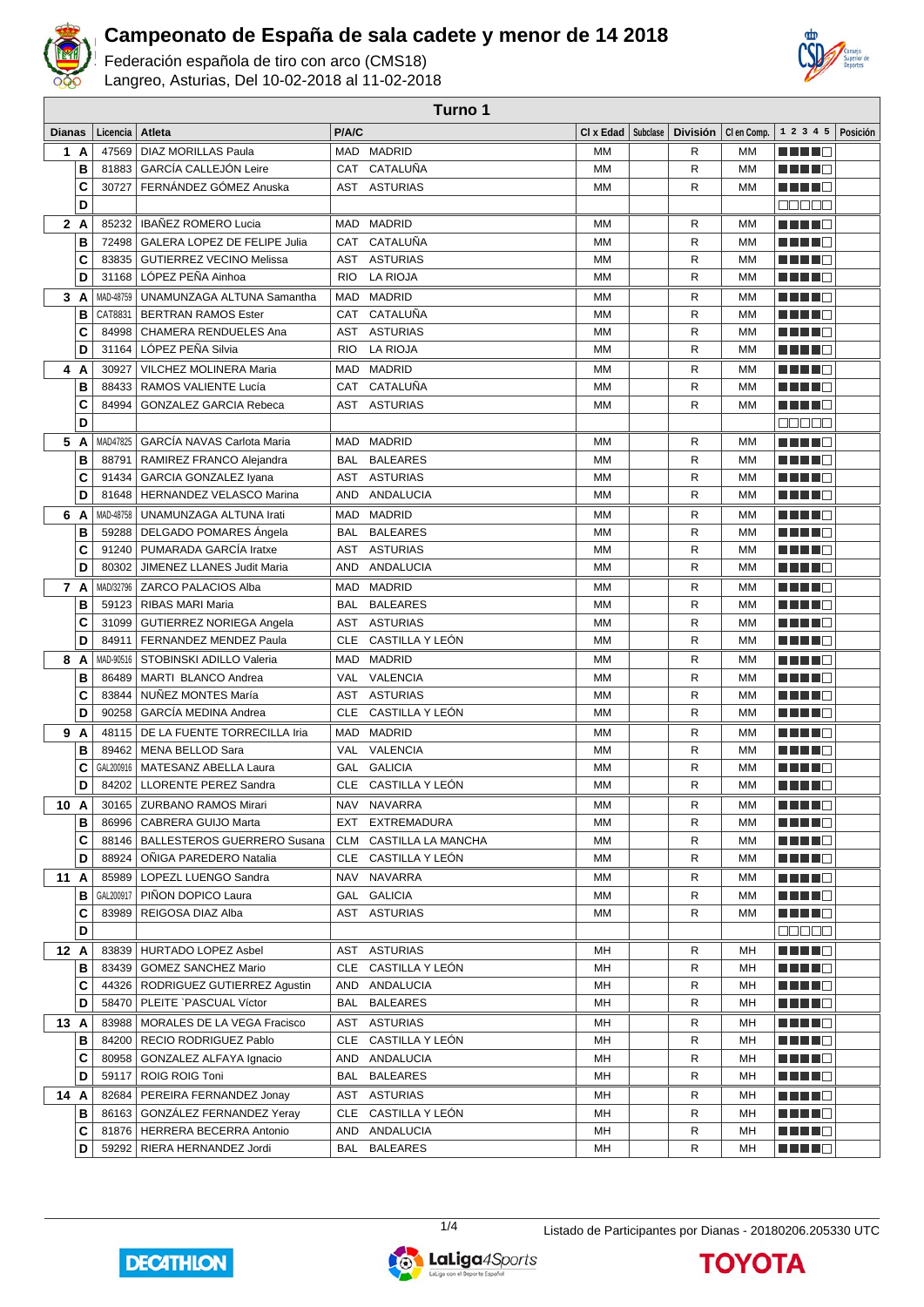

Federación española de tiro con arco (CMS18) Langreo, Asturias, Del 10-02-2018 al 11-02-2018



|               |        | Turno 1<br>Continuar |                                     |            |                     |           |          |                 |             |                                                                                                                       |          |
|---------------|--------|----------------------|-------------------------------------|------------|---------------------|-----------|----------|-----------------|-------------|-----------------------------------------------------------------------------------------------------------------------|----------|
| <b>Dianas</b> |        | Licencia             | Atleta                              | P/A/C      |                     | CI x Edad | Subclase | <b>División</b> | CI en Comp. | 1 2 3 4 5                                                                                                             | Posición |
| 15 A          |        | 84013                | FRANCISCO DÍAZ David                | AST        | ASTURIAS            | MH        |          | R               | MН          |                                                                                                                       |          |
|               | B      | 91501                | <b>GARCÍA VALLE Javier</b>          | <b>AND</b> | ANDALUCIA           | MH        |          | $\mathsf{R}$    | MH          | ----                                                                                                                  |          |
|               | C      | MAD-88732            | <b>MERIDA GONZALEZ Javier</b>       |            | MAD MADRID          | MH        |          | R               | MH          | <u> El Bertaldo de </u>                                                                                               |          |
|               | D      | 88818                | MARÍN MARCÓN Aitor                  | BAL        | <b>BALEARES</b>     | MН        |          | R               | MН          | MA ME                                                                                                                 |          |
| 16 A          |        | 83294                | RAMOS FERNANDEZ Daniel              | AST        | <b>ASTURIAS</b>     | MН        |          | R               | MН          |                                                                                                                       |          |
|               | B      | 87909                | PORTILLO FERNANDEZ Ivan             | AND        | ANDALUCIA           | MH        |          | $\mathsf{R}$    | MH          | M M M M M                                                                                                             |          |
|               | C      | 89676                | RODRÍGUEZ LÓPEZ Alberto             | <b>MAD</b> | <b>MADRID</b>       | MH        |          | $\mathsf{R}$    | MH          | n din din k                                                                                                           |          |
|               | D      | 31939                | VIZCAY ESCOLAR Igor                 | <b>NAV</b> | <b>NAVARRA</b>      | MH        |          | R               | MH          | a da da G                                                                                                             |          |
| 17 A          |        | 83287                | <b>REGUEIRO MARTINEZ Moises</b>     | <b>AST</b> | <b>ASTURIAS</b>     | MH        |          | $\mathsf{R}$    | MH          | M TIMO                                                                                                                |          |
|               |        | 91530                | LOPEZ OYOLA Alvaro                  | <b>AND</b> | ANDALUCIA           | MH        |          | R               | MH          |                                                                                                                       |          |
|               | в      |                      |                                     |            |                     |           |          |                 |             | MA TITLE                                                                                                              |          |
|               | C      | MAD 47701            | ANDAMAYO DEL FRESNO Enrique         | MAD        | <b>MADRID</b>       | MH        |          | R               | MH          | 1           <b>   </b>                                                                                                |          |
|               | D      | 89597                | IBÁÑEZ GUTIERREZ Francisco Javier   | <b>NAV</b> | <b>NAVARRA</b>      | MH        |          | R               | MН          | HH 10                                                                                                                 |          |
| 18 A          |        | 82682                | REMUÑAN GRANADO Borja               | AST        | <b>ASTURIAS</b>     | MН        |          | R               | MН          | n in Fin                                                                                                              |          |
|               | в      | 81877                | <b>BEJARANO LLANES Roberto</b>      | <b>AND</b> | <b>ANDALUCIA</b>    | MH        |          | R               | MH          | H H H O                                                                                                               |          |
|               | C      | MAD-84934            | DELGADO LAGUNA Iker                 |            | MAD MADRID          | MH        |          | R               | MH          |                                                                                                                       |          |
|               | D      | 31146                | <b>DABAN BAINES Jorge</b>           | NAV        | <b>NAVARRA</b>      | MH        |          | R               | MH          |                                                                                                                       |          |
| 19 A          |        | 83841                | NUÑEZ MONTES Pelayo                 | AST        | <b>ASTURIAS</b>     | MH        |          | R               | MH          | n di Tinggi                                                                                                           |          |
|               | в      | 86488                | MIRA BELMONTE Ruben                 | VAL        | <b>VALENCIA</b>     | MH        |          | $\mathsf{R}$    | MH          | ME E E A                                                                                                              |          |
|               | C      | 47570                | <b>DIAZ MORILLAS Guillermo</b>      |            | MAD MADRID          | MH        |          | $\mathsf{R}$    | MH          | -----                                                                                                                 |          |
|               | D      | 90746                | MADEJON CASTRO Aitor                | <b>PVA</b> | PAIS VASCO          | MH        |          | R               | MH          |                                                                                                                       |          |
| 20 A          |        | 82685                | <b>ALVAREZ PINO Gorka</b>           | AST        | <b>ASTURIAS</b>     | MН        |          | R               | MН          |                                                                                                                       |          |
|               | в      | 92112                | MARSAL GUTIÉRREZ Miquel             | <b>CAT</b> | CATALUÑA            | MH        |          | $\mathsf{R}$    | MH          | a kata ing P                                                                                                          |          |
|               | C      | 33059                | LUCHA ESCRIBANO Emilio              |            | VAL VALENCIA        | MH        |          | R               | MH          | H H H O                                                                                                               |          |
|               | D      |                      |                                     |            |                     |           |          |                 |             | eesee                                                                                                                 |          |
| 21 A          |        | 87363                | CONDE COLLAR Diego                  | AST        | <b>ASTURIAS</b>     | MН        |          | R               | MН          | H I I I                                                                                                               |          |
|               | B      | 91140                | PEREZ LOPEZ Sergi                   | <b>CAT</b> | CATALUÑA            | MH        |          | $\mathsf{R}$    | MH          | n din Fin                                                                                                             |          |
|               | C      | GAL201098            | <b>CORTEGOSO TORRES Javier</b>      | <b>GAL</b> | <b>GALICIA</b>      | MH        |          | $\mathsf{R}$    | MН          | a di Bandar                                                                                                           |          |
|               | D      |                      |                                     |            |                     |           |          |                 |             | a a a a a                                                                                                             |          |
| 22 A          |        | 29598                | <b>TEMIÑO MEDIEL Andrés</b>         |            | ARA ARAGON          | MH        |          | R               | MН          | MA MARIT                                                                                                              |          |
|               | в      | 84406                | MUÑOZ RUIZ Alfonso                  | <b>CLM</b> | CASTILLA LA MANCHA  | MH        |          | R               | MH          | n din D                                                                                                               |          |
|               | C      | 52733                | FERNANDEZ GUTIERREZ Asier           | PVA        | PAIS VASCO          | MH        |          | R               | MH          | n in Fil                                                                                                              |          |
|               | D      |                      |                                     |            |                     |           |          |                 |             | e de e e                                                                                                              |          |
| 23 A          |        |                      | 31715   POLO PALACIOS Beatriz       |            | VAL VALENCIA        | MM        |          | С               | ΜМ          | MA MARIT                                                                                                              |          |
|               | в      | 32002                | <b>AZNAR CORBEIRA Irene</b>         |            | ARA ARAGON          | <b>MM</b> |          | С               | <b>MM</b>   | M TIMO                                                                                                                |          |
|               | C      | 81649                | <b>CUENCA MARTIN Rocio</b>          |            | AND ANDALUCIA       | МM        |          | C               | MM          |                                                                                                                       |          |
|               | D      |                      |                                     |            |                     |           |          |                 |             | e e e e e                                                                                                             |          |
| 24 A          |        |                      | MAD-48628   MISIS OLIVARES Alexa    |            | MAD MADRID          | МM        |          | С               | мм          | <u> Here i Se</u>                                                                                                     |          |
|               | В      | 89662                | <b>CUETO CHICA Valeria</b>          |            | AST ASTURIAS        | MМ        |          | С               | МM          | <u> Literatur – Literatur – Literatur – Literatur – Literatur – Literatur – Literatur – Literatur – Literatur – L</u> |          |
|               | С      |                      |                                     |            |                     |           |          |                 |             | ME E E E                                                                                                              |          |
|               | D      |                      |                                     |            |                     |           |          |                 |             | 88888                                                                                                                 |          |
| 25 A          |        |                      | CAT81878   TEMPORAL MARGARIT Marcel |            | CAT CATALUÑA        | MН        |          | С               | MН          | <u> Literatur</u>                                                                                                     |          |
|               | в      | MAD-32154            | CUBERO RODRIGUEZ Santiago           |            | MAD MADRID          | MН        |          | С               | MН          |                                                                                                                       |          |
|               | C      | 32104                | <b>ARIAS RUIZ Kevin</b>             |            | AST ASTURIAS        | MН        |          | С               | MН          | <u> Literatur – </u>                                                                                                  |          |
|               | D      | GAL200392            | ARGÜELLES PRESA Xes                 |            | GAL GALICIA         | MН        |          | С               | MН          | MA MARIT                                                                                                              |          |
| 26 A          |        | 83906                | MARQUEZ COT Isaac                   |            | CAT CATALUÑA        | MН        |          | С               | MН          | HH 11                                                                                                                 |          |
|               |        |                      | 81566   CABELLO ESPEJO Jose Maria   |            | AND ANDALUCIA       | MН        |          | C               | MН          |                                                                                                                       |          |
|               | в<br>C | 86147                | GONZÁLEZ MANUEL Héctor              |            | CLE CASTILLA Y LEÓN | MН        |          | С               |             | <u> E Ser</u><br><u> Literatur in Se</u>                                                                              |          |
|               | D      | 92084                | <b>ZARAGOZA UREÑA Pablo</b>         |            | VAL VALENCIA        | MН        |          | С               | MН<br>MН    |                                                                                                                       |          |
|               |        |                      |                                     |            |                     |           |          |                 |             | <u>Little D</u>                                                                                                       |          |
| 27 A          |        | ARA033519            | SANZ ESTEBAN Irene Alba             |            | ARA ARAGON          | <b>CM</b> |          | С               | <b>CM</b>   | Martin Ba                                                                                                             |          |
|               | в      |                      | 32092   CHAMARRO CALVO Eva          |            | CLE CASTILLA Y LEÓN | <b>CM</b> |          | С               | <b>CM</b>   | ME NEG                                                                                                                |          |
|               | C      | 030627               | ALVAREZ COLLADA Maria               |            | AST ASTURIAS        | <b>CM</b> |          | С               | <b>CM</b>   | <u>Lihat dan</u>                                                                                                      |          |
|               | D      |                      | 29498   FERRANDEZ TEJERO Claudia    |            | ARA ARAGON          | <b>CM</b> |          | С               | <b>CM</b>   | <u>Literatur</u>                                                                                                      |          |
| 28 A          |        |                      | 27865   LOPEZ PEREZ Patricia        |            | ARA ARAGON          | <b>CM</b> |          | С               | <b>CM</b>   | a da kafi                                                                                                             |          |
|               | в      |                      | 47178   MUÑOZ SAIZ Andrea           |            | MAD MADRID          | СM        |          | С               | <b>CM</b>   | <u>Literatur</u>                                                                                                      |          |
|               | C      |                      | 84830   JIMENEZ REGUEIRO Adriana    |            | AST ASTURIAS        | СM        |          | С               | <b>CM</b>   | <u> Literatura de la </u>                                                                                             |          |
|               | D      |                      | 82317   RUBIO CENDAN Laura          |            | EXT EXTREMADURA     | СM        |          | С               | <b>CM</b>   | MA MAG                                                                                                                |          |



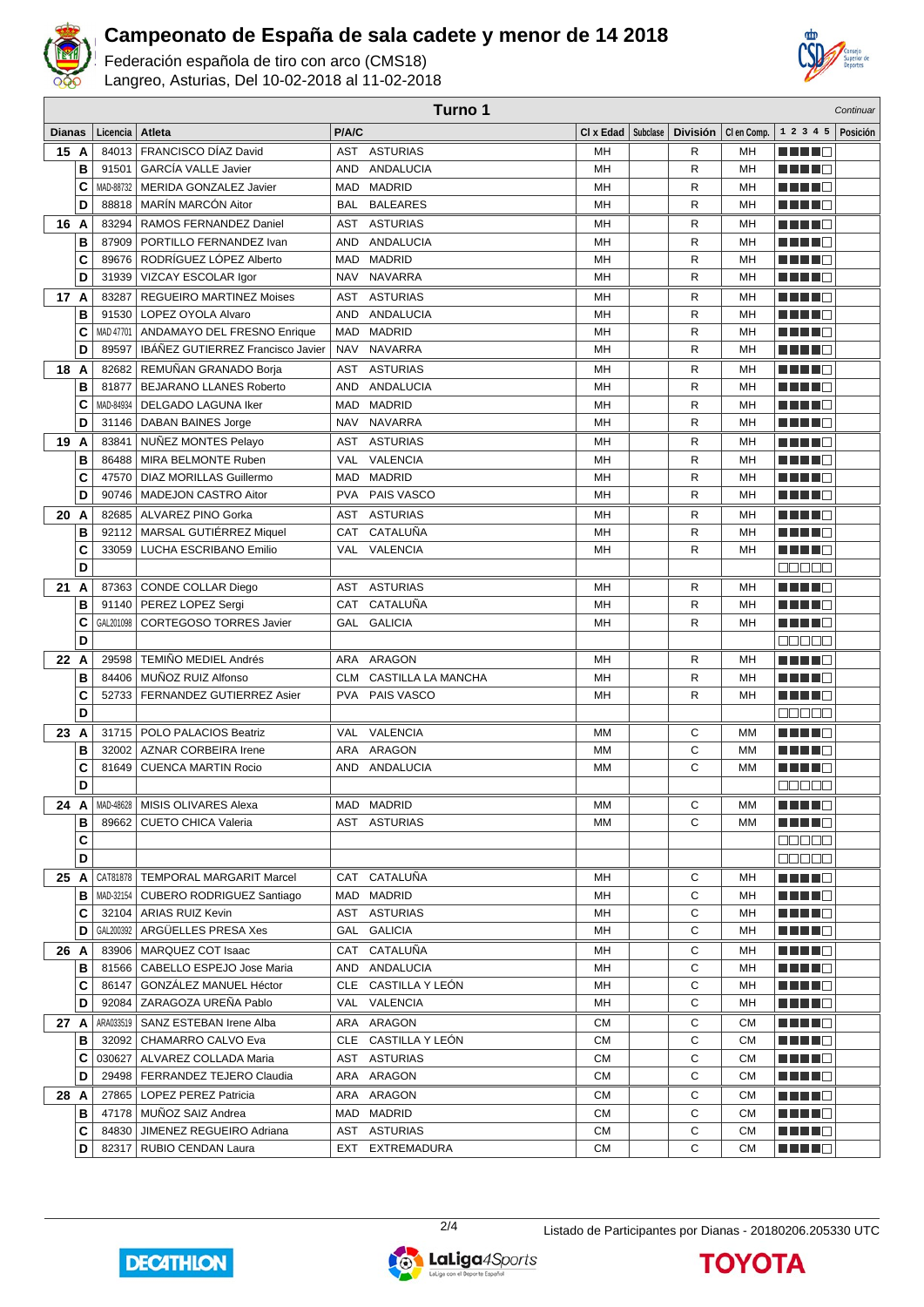

Federación española de tiro con arco (CMS18) Langreo, Asturias, Del 10-02-2018 al 11-02-2018



| Turno 1       |     |           |                                        |              | Continuar           |                      |  |                 |                                               |                           |          |
|---------------|-----|-----------|----------------------------------------|--------------|---------------------|----------------------|--|-----------------|-----------------------------------------------|---------------------------|----------|
| <b>Dianas</b> |     | Licencia  | Atleta                                 | P/A/C        |                     |                      |  |                 | CI x Edad   Subclase   División   CI en Comp. | 1 2 3 4 5                 | Posición |
| 29 A          |     | 84285     | PIKABEA RUIZ Aritz                     |              | AST ASTURIAS        | CН                   |  | С               | CН                                            | a da da ba                |          |
|               | B   | 58656     | VELAZQUEZ MARTINEZ Alvaro              | <b>BAL</b>   | <b>BALEARES</b>     | CH                   |  | C               | <b>CH</b>                                     | .                         |          |
|               | C   |           | 83992   GARCÍA FERNÁNDEZ Alvaro        |              | AST ASTURIAS        | <b>CH</b>            |  | C               | <b>CH</b>                                     |                           |          |
|               | D   | 27845     | CALDERÓN ARROYO Sergio                 | VAL          | VALENCIA            | CH                   |  | C               | CН                                            |                           |          |
| 30            | A   | CAT90553  | SANGRÁ MODOL Ricard                    | CAT          | CATALUÑA            | <b>CH</b>            |  | С               | <b>CH</b>                                     |                           |          |
|               | в   |           | 30778   ROLLÁN FERNÁNDEZ Hugo          | MAD          | <b>MADRID</b>       | CH                   |  | C               | <b>CH</b>                                     | a di Barca                |          |
|               | C   |           | 33177   BASTIÁN SERRANO Pablo          | <b>CLE</b>   | CASTILLA Y LEÓN     | <b>CH</b>            |  | C               | <b>CH</b>                                     | n din din k               |          |
|               | D   |           |                                        |              |                     |                      |  |                 |                                               | <b>COOCO</b>              |          |
| 31            | A   | 33500     | SANCHEZ MEDRANO Mario                  | AST          | <b>ASTURIAS</b>     | <b>CH</b>            |  | C               | CН                                            | n in Fin                  |          |
|               | в   | 59121     | <b>HIDALGO TORRES Aaron</b>            | <b>BAL</b>   | <b>BALEARES</b>     | CH                   |  | C               | CН                                            | MA MAG                    |          |
|               | C   | 86902     | SANCHEZ GARCIA Iker                    | AST          | <b>ASTURIAS</b>     | CH                   |  | C               | CH                                            | n di Ting                 |          |
|               | D   |           | 32371 NAVARRO MIRÓ José Ignacio        | <b>VAL</b>   | VALENCIA            | <b>CH</b>            |  | C               | <b>CH</b>                                     | a da da b                 |          |
| 32            | A   | 92990     | DE LA FUENTE GONZALE Edgar             | AST          | <b>ASTURIAS</b>     | CH                   |  | С               | CH                                            | a da da da                |          |
|               | в   | 58627     | RODRIGUEZ MASIP Jose Luis              | <b>BAL</b>   | <b>BALEARES</b>     | <b>CH</b>            |  | С               | CH                                            | HH 10                     |          |
|               | C   | 45527     | SOLANO RUIZ David                      | AND          | ANDALUCIA           | CН                   |  | C               | <b>CH</b>                                     | <u> El Biblio</u>         |          |
|               | D   |           |                                        |              |                     |                      |  |                 |                                               | eeee                      |          |
|               |     |           |                                        |              |                     |                      |  |                 |                                               |                           |          |
|               |     |           |                                        |              | Turno <sub>2</sub>  |                      |  |                 |                                               |                           |          |
| <b>Dianas</b> |     | Licencia  | Atleta                                 | <b>P/A/C</b> |                     | CI x Edad   Subclase |  | <b>División</b> | CI en Comp.                                   | 1 2 3 4 5                 | Posición |
|               | 1 A |           | MAD-48556 DE VELASCO MARTÍNEZ Inés     | MAD          | <b>MADRID</b>       | <b>CM</b>            |  | R               | СM                                            | HH H H H                  |          |
|               | в   | 32533     | ARRANZ POLLINO María                   | <b>CLE</b>   | CASTILLA Y LEÓN     | <b>CM</b>            |  | R               | <b>CM</b>                                     | H H H E                   |          |
|               | C   | 33896     | BARAKHOVA BANEGAS NIURA V.             | <b>BAL</b>   | <b>BALEARES</b>     | <b>CM</b>            |  | R               | <b>CM</b>                                     | a di Bandar               |          |
|               | D   | 81292     | GUZMAN RODRIGUEZ Cristina, De          | AND          | ANDALUCIA           | <b>CM</b>            |  | R               | <b>CM</b>                                     | a de la co                |          |
|               | 2 A | MAD-87268 | <b>SUAREZ PEREZ Raquel</b>             | MAD          | <b>MADRID</b>       | СM                   |  | R               | СM                                            | MA MATE                   |          |
|               | в   | 29317     | GONZALEZ GARRIDO Raquel                | <b>CLE</b>   | CASTILLA Y LEÓN     | <b>CM</b>            |  | R               | <b>CM</b>                                     | MA MARIT                  |          |
|               | C   | 88697     | SAFAR CANO Sara                        | <b>BAL</b>   | <b>BALEARES</b>     | <b>CM</b>            |  | R               | <b>CM</b>                                     | MA MARI                   |          |
|               | D   | 80597     | LOPEZ GOMEZ Carlota                    | AND          | <b>ANDALUCIA</b>    | <b>CM</b>            |  | R               | <b>CM</b>                                     | <u> Literatur</u>         |          |
|               | 3A  | MAD48037  | PÉREZ PABLOS Violeta                   | MAD          | <b>MADRID</b>       | <b>CM</b>            |  | R               | <b>CM</b>                                     | M M M M M                 |          |
|               | В   | 29526     | ANTÓN ACHA Natalia                     | <b>CLE</b>   | CASTILLA Y LEÓN     | <b>CM</b>            |  | R               | <b>CM</b>                                     | MA MARIT                  |          |
|               | C   | 58946     | <b>GARCIA GIL Natalia</b>              | BAL          | <b>BALEARES</b>     | <b>CM</b>            |  | R               | <b>CM</b>                                     | HH 10                     |          |
|               | D   | 80097     | GONZALEZ LOZANO Rocio                  | AND          | ANDALUCIA           | <b>CM</b>            |  | R               | <b>CM</b>                                     | <u>Literatur</u>          |          |
| 4             | A   | 32279     | CANTOS-FIGUEROLA SUAREZ DE PEO Leticia | MAD          | <b>MADRID</b>       | <b>CM</b>            |  | R               | <b>CM</b>                                     | HH 18                     |          |
|               | В   | 83454     | PRIETA MARTÍN Marina                   |              | CLE CASTILLA Y LEÓN | <b>CM</b>            |  | R               | <b>CM</b>                                     | H H H O                   |          |
|               | С   |           | 59121   MANZANO FERRER Cora            |              | BAL BALEARES        | <b>CM</b>            |  | R               | <b>CM</b>                                     | mini ne                   |          |
|               | D   |           | 80152 GONZALEZ ROLDAN Laura            |              | AND ANDALUCIA       | <b>CM</b>            |  | R               | CМ                                            | TA TELE                   |          |
| 5             | A   |           | MAD48161   ASIAIN USABEL Noelia        |              | MAD MADRID          | <b>CM</b>            |  | R               | <b>CM</b>                                     | ma shekar                 |          |
|               | B   |           | 28608 MERAYO NEIRA Laura               |              | CLE CASTILLA Y LEÓN | CM                   |  | R               | ${\sf CM}$                                    | <u> DE BEC</u>            |          |
|               | C   |           | 59307   PALLAS ESCANDELL Laia          |              | BAL BALEARES        | <b>CM</b>            |  | R               | СM                                            | <u> Literatur</u>         |          |
|               | D   |           | 80790   FERNANDEZ INFANTE Leyre        | AND          | ANDALUCIA           | <b>CM</b>            |  | R               | СM                                            | <u> Literatura de la </u> |          |
|               | 6 A |           | MAD-85125   MALDONADO HERNÁNDEZ María  | MAD          | <b>MADRID</b>       | <b>CM</b>            |  | R               | СM                                            | <u> Literatur</u>         |          |
|               | в   |           | 31042   BLAZQUEZ MATEOS Jimena         |              | CLE CASTILLA Y LEÓN | <b>CM</b>            |  | R               | СM                                            | <u> Literatur v</u>       |          |
|               | С   |           | 59116   TORRES PEIRE Judith            | BAL          | <b>BALEARES</b>     | <b>CM</b>            |  | R               | СM                                            | <u> Here al Ba</u>        |          |
|               | D   |           | 33193   IGLESIAS BERDASCO Alba         | AST          | <b>ASTURIAS</b>     | <b>CM</b>            |  | R               | СM                                            | MA MARI                   |          |
|               | 7 A | ?48641    | <b>HERNAN MARTI Erica</b>              | MAD          | <b>MADRID</b>       | <b>CM</b>            |  | R               | СM                                            | MA MAR                    |          |
|               | в   |           | 92418   PLA MANJAVACAS Aina            | CAT          | CATALUÑA            | <b>CM</b>            |  | R               | СM                                            | <u> Literatur</u>         |          |
|               | C   |           | 31947   WARMUZ Laura                   | VAL          | VALENCIA            | <b>CM</b>            |  | R               | СM                                            | ME NEG                    |          |
|               | D   |           | 83295   GARCIA REGUEIRO Nerea          |              | AST ASTURIAS        | <b>CM</b>            |  | R               | СM                                            | <u> Here i Br</u>         |          |
|               | 8 A | MAD-88487 | <b>GOMEZ MARTIN Sandra</b>             |              | MAD MADRID          | <b>CM</b>            |  | R               | СM                                            | MA MARI                   |          |
|               | в   |           | 72478   CANALES MARTIN Elia            |              | CAT CATALUÑA        | <b>CM</b>            |  | R               | СM                                            | <u> Literatur</u>         |          |
|               | C   |           | 31946   GOMEZ BELTRAN Maria            |              | VAL VALENCIA        | СM                   |  | R               | СM                                            | MA NA MA                  |          |
|               | D   |           | 33195   GOMEZ GAYOL Sylvia             |              | AST ASTURIAS        | СM                   |  | R               | СM                                            | <u>Li Li Li Ci</u>        |          |
|               | 9 A |           | 48187   MORALEDA BLANCO Sandra         |              | MAD MADRID          | СM                   |  | R               | CМ                                            | <u> Literatur in Se</u>   |          |
|               | в   | 71177     | ORTEGA PIJUAN Alba                     |              | CAT CATALUÑA        | СM                   |  | R               | СM                                            | <u> Literatur</u>         |          |
|               | C   |           | 83556   LUCHA ESCRIBANO Yolanda        |              | VAL VALENCIA        | СM                   |  | R               | СM                                            | <u> Literatura de la </u> |          |
|               | D   |           | 83998   BERDASCO HERNANDEZ Vanesa      |              | AST ASTURIAS        | СM                   |  | R               | СM                                            | <u> Literatur</u>         |          |
| 10 A          |     | MAD-85230 | ORTEGA NARANJO Andrea                  |              | MAD MADRID          | СM                   |  | R               | CМ                                            | <u> Listo de la </u>      |          |
|               | в   | 52693     | VAZQUEZ GARRIDO Eider                  |              | PVA PAIS VASCO      | <b>CM</b>            |  | R               | <b>CM</b>                                     | H H H E                   |          |
|               | C   |           | 82483   GRAMUNTELL BONET Teresa        |              | VAL VALENCIA        | <b>CM</b>            |  | R               | <b>CM</b>                                     | <u> Literatur</u>         |          |
|               | D   |           | 89225   VIADERO SALAS Laura            |              | CAN CANARIAS        | СM                   |  | R               | СM                                            | a de la co                |          |
|               |     |           |                                        |              |                     |                      |  |                 |                                               |                           |          |





3/4 Listado de Participantes por Dianas - 20180206.205330 UTC